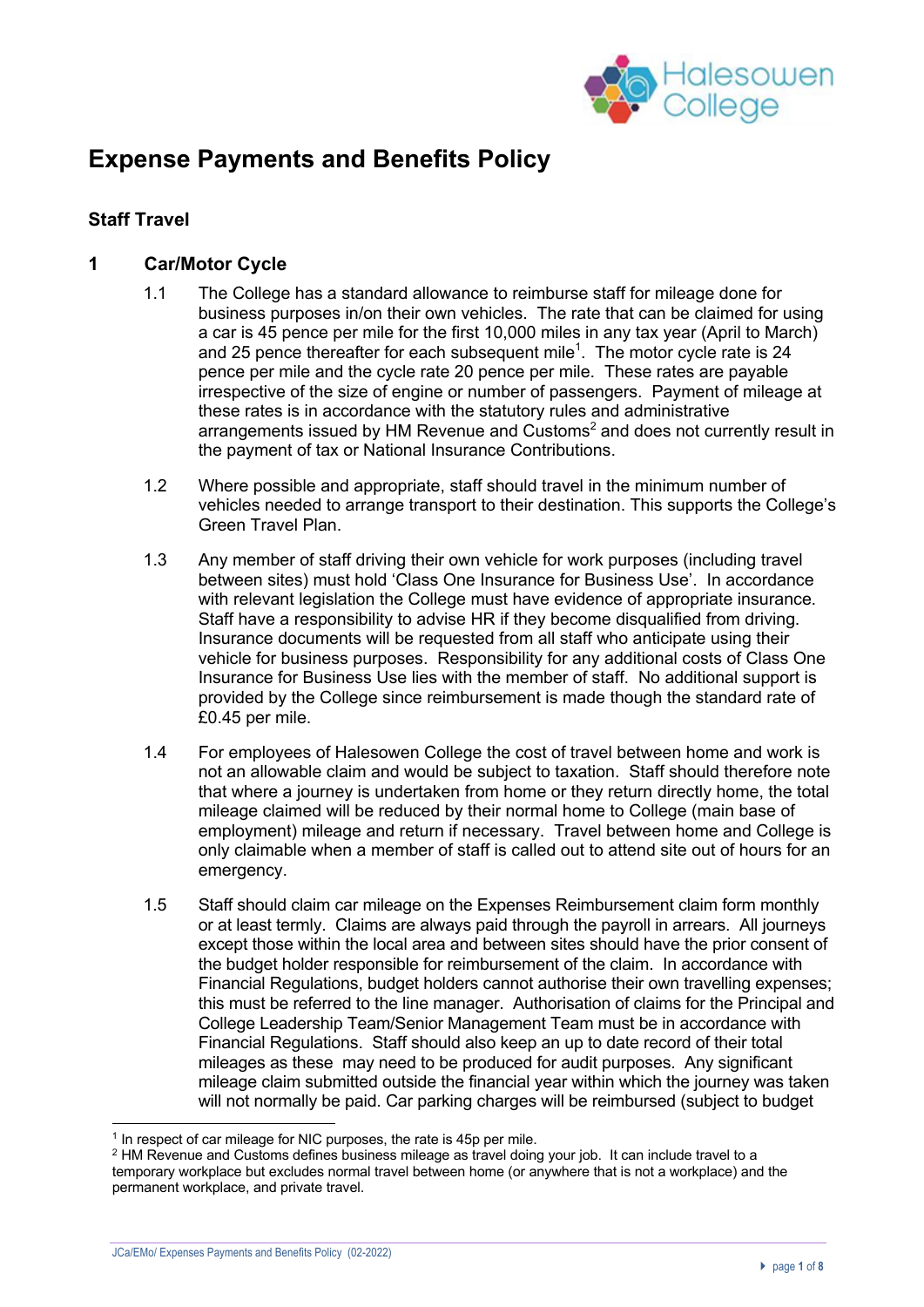holder approval) where the claimant has obtained a receipt or parking ticket, and attached the same to their claim form. Under no circumstances shall parking and/or speeding fines be reimbursed. Where it is not possible to obtain a receipt or ticket, costs may be reimbursed on the approval of Director of Finance and Corporate Services.

- 1.6 All mileage claims should be 'true' claims as estimated claims will not be accepted. Staff should use the mileage counter in their vehicles or note the start and end mileage. Except for inter-site travel, the date, purpose and mileage of each journey must be clearly recorded on the form. Summary information will not be accepted.
- 1.7 Staff should take the most direct route in terms of distance. Alternative routes which are longer in distance but may be beneficial in terms of time ie to avoid traffic blackspots may be taken. The prior agreement of the budget holder should be obtained except where this is nominal.
- 1.8 When standard mileages are in place, for example inter-site then this must be the distance claimed. Should staff claim different mileages for inter-site travel the standard only will be paid.
- 1.9 When applying for staff development, cost of travel should be included. The total value of reimbursement allocated will be specified by the Staff Development team and shall not exceed the mileage rates specified in paragraph 1.1 nor the actual costs of rail/air/boat or taxi travel.
- 1.10 All necessary road and bridge toll charges shall be reimbursed in full when claimed. Optional tolls, for example M6 toll must be agreed in advance with the budget holder and should only be claimed where the saving of time outweighs the additional cost.

## **2 Railway**

- 2.1 When travelling outside of the local area staff should purchase rail tickets in advance and seek the most economic option. For staff development activities the Staff Development team can action these purchases. For other type of travel, specified budget holders who hold credit cards can make the credit card purchase in accordance with financial procedures.
- 2.2 Should staff purchase rail tickets from their own funds, the tickets/receipts should be retained and attached to the Expense Reimbursement form. It is acknowledged that when using certain Metro services and/or the London Underground it is often not possible to retain tickets. In these circumstances the cost will however be reimbursed.

## **3 Taxi**

- 3.1 When a taxi journey represents best value when considering time and cost, or when public transport is not available or is inappropriate, reasonable taxi fares will be reimbursed. Authorisation should be obtained in advance from a member of College Leadership Team for any taxi travel.
- 3.2 Staff must obtain a receipt which should be attached to their claim.
- 3.3 Taxi travel is not reimbursable for inter-site journeys or home to College travel.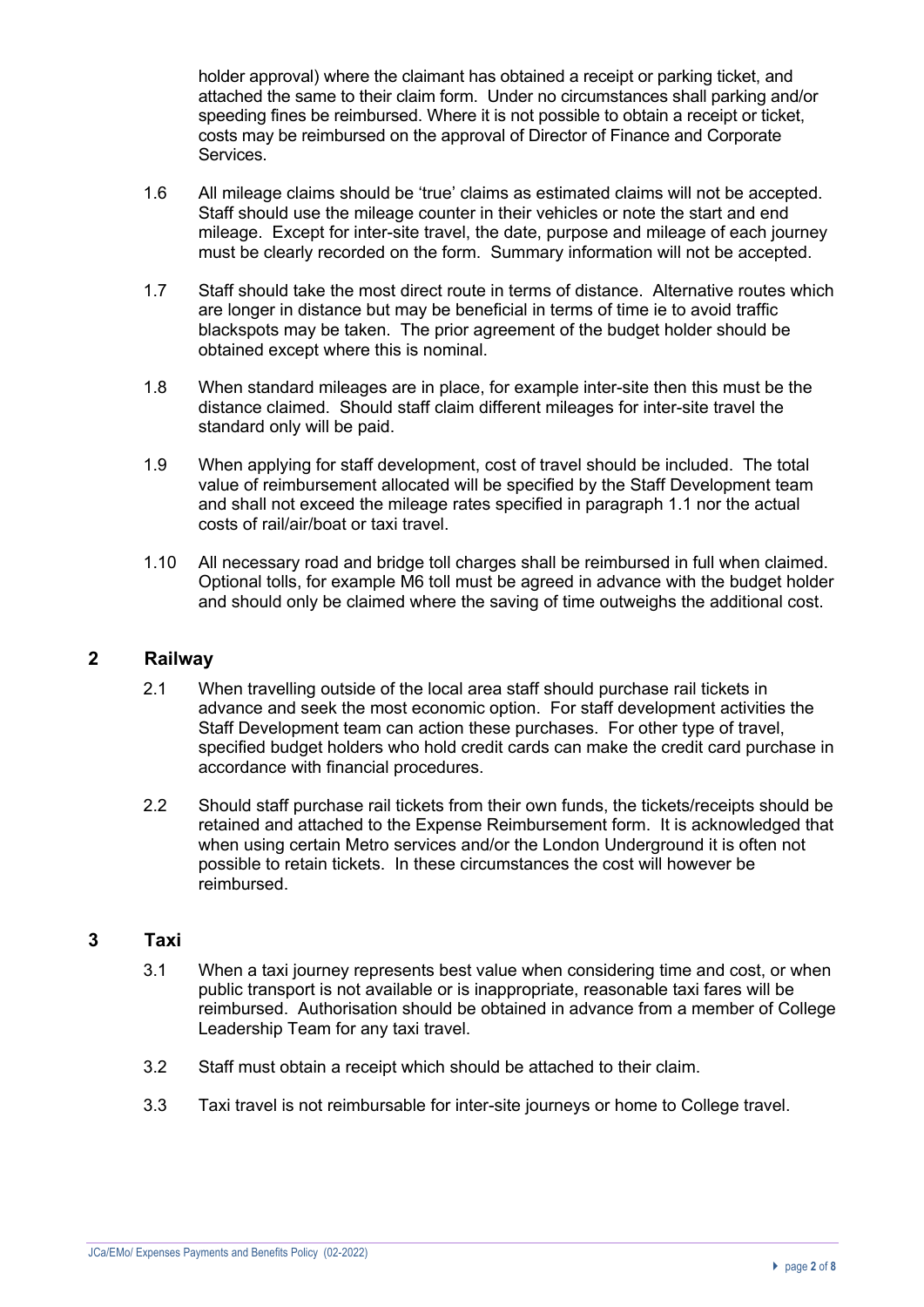## **4 Domestic Air Travel**

- 4.1 Advance credit card purchases are essential when travelling within the UK by air. Procedures for purchases are as specified in paragraph 2.1.
- 4.2 Prior consent from the Principal is required for domestic air travel. Where air fares are more expensive than rail or road travel consent shall be given if the saving in time is sufficiently substantial to justify any additional cost.
- 4.3 Prior consent for the Principal to travel by air shall be necessary from the Chair of the Corporation.
- 4.4 In accordance with the College's commitment to sustainability, environmental factors should be considered when deciding on an appropriate travel option and certainly before air travel within the UK is authorised.

## **5 Expenses for Volunteers and Interview Candidates**

- 5.1 Payment shall be made to reimburse second class fare, bus fares or mileage at a flat rate of 25p per mile.
- 5.2 Any subsistence or accommodation payments will be in accordance with rates and conditions specified in sections 7 and 8 of this policy.
- 5.3 Payment will be by BACS and candidates/volunteers must submit their bank details.
- 5.4 Interview expenses will only be paid in exceptional circumstances provided that they are agreed in advance and approved by a member of College Leadership Team.

#### **6 Overseas Travel**

- 6.1 Staff may travel overseas accompanying students on an educational visit. Reimbursement of travel is in accordance with the relevant paragraphs of this policy and the conditions of the College Student Visit Policy.
- 6.2 Expenses relating to any other overseas visit may only be claimed provided that the visit was justified in advance and approved by the Principal. The Chair of the Corporation must approve any overseas expenses for the Principal and/or other members of the Corporation.
- 6.3 Any overseas expense claims exceeding £500 must be countersigned by a member of College Leadership Team/Senior Management Team and have the prior consent of the budget holder. Claims from College Leadership Team/Senior Management Team members must be approved by the Principal. Claims from the Principal must be authorised by the Chair of the Corporation.
- 6.4 All expenditure on overseas travel incurred by senior post holders shall be declared in the Annual Accounts.

#### **7 Other Travel Costs**

7.1 Any additional necessary travelling costs incurred due to a disability, for example use of taxi because an underground or metro station is not wheelchair accessible, will be reimbursed in full.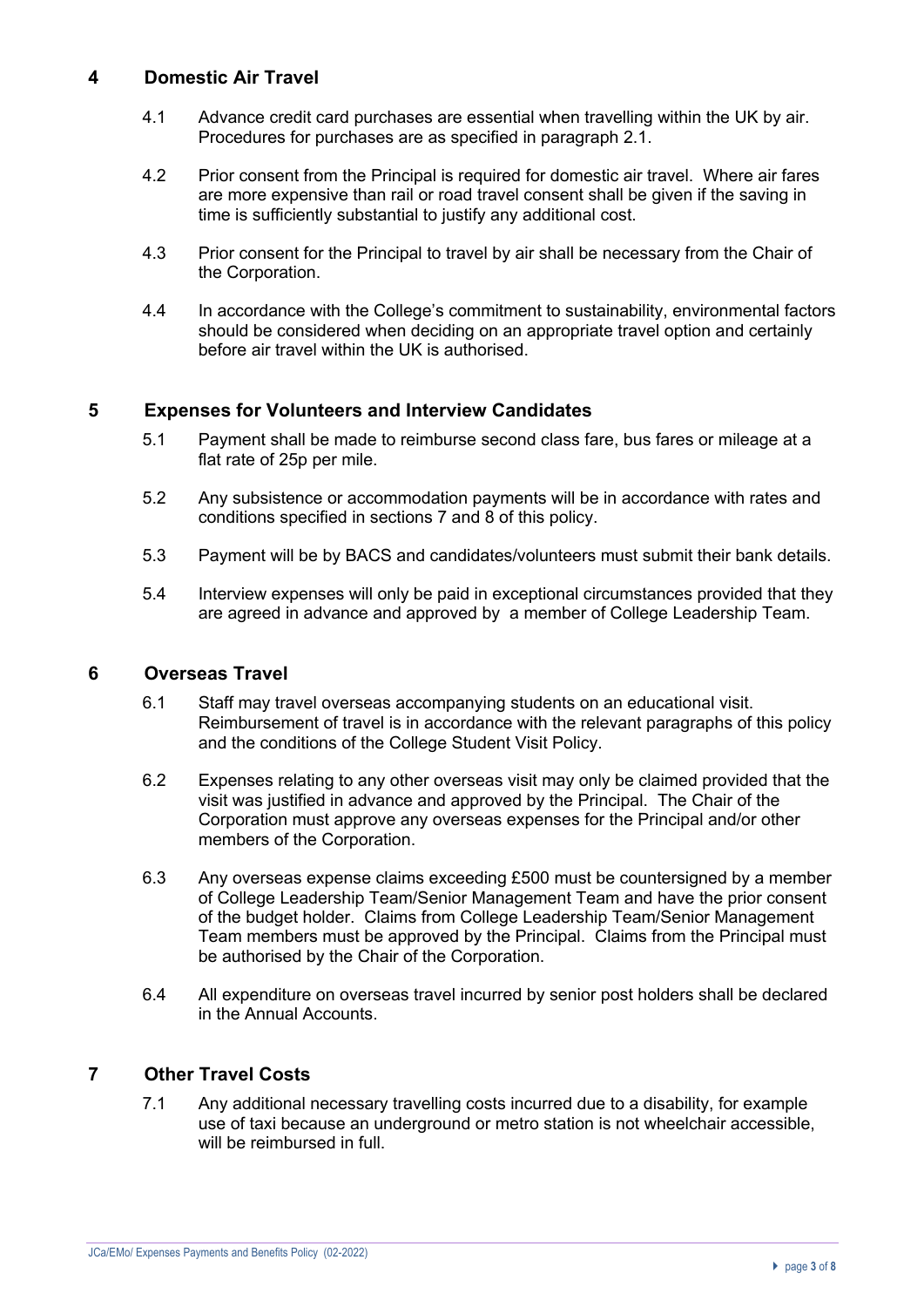## **8 Subsistence**

8.1 Halesowen College does not routinely reimburse staff for subsistence. Where staff are required to stay away from home on College activities (UK and overseas) they may benefit from any included meal plan. Should no meals be included a contribution towards an evening meal may be claimed up to a maximum of £10 (subject to receipts being provided).

This upper limit should not be exceeded unless the individual has approval from a member of College Leadership Team/Senior Management Team. Where these upper limits are exceeded there may be a taxation liability. Where staff are away from College on business overseas the College will use the HMRC approved worldwide subsistence rates document to inform upper limits. Budgets for subsistence must be approved in advance.

Staff subsistence expenses may not be used to purchase alcoholic drinks or tobacco products.

8.2 Subsistence claims must be agreed by budget holders in advance. It is the budget holder who is responsible for checking that claims are in line with College policies and College interests. Claims for subsistence can be made on the Expense Reimbursement form; receipts must be attached.

## **9 Accommodation**

- 9.1 Costs of accommodation shall be reimbursed in full or paid in advance by the College whenever it is reasonable $3$  to travel the previous evening for a course/conference the following day. Accommodation costs will also be paid whenever an event spans several days. These costs should be reasonable and represent best value for money. Accommodation may also be reimbursed when the employee cannot return home as planned due to disruption to public transport caused by strike, inclement weather or similar.
- 9.2 Accommodation booked locally for a visiting consultant or similar can be arranged at one of the College's approved hotels. Details may be obtained from the Procurement team. Such hotels can provide a lift to all floors and full access bathrooms.
- 9.3 When booking accommodation, terms and conditions specified in Standing Orders Relating to Contracts should be adhered to.

#### **10 Governors and Halesowen College Enterprises Directors Expenses**

- 10.1 Any expenses for car mileage and travel claimed by governors of the College and directors of the company are subject to the rates specified in this policy, ie 45 pence per mile for the first 10,000 miles annually and 25 pence thereafter, and actual costs of public transport.
- 10.2 All expense claims including subsistence must be actual cost; round sum expenses will not be payable.
- 10.3 Expenses shall be claimed on the College Expense Reimbursement form and payment made by cheque or BACS (except staff governors/directors who will be reimbursed via the payroll).

 $3$  Destination should normally be at least 100 miles away from the employee's home address and/or the event has an early morning start time.

JCa/EMo/ Expenses Payments and Benefits Policy (02-2022)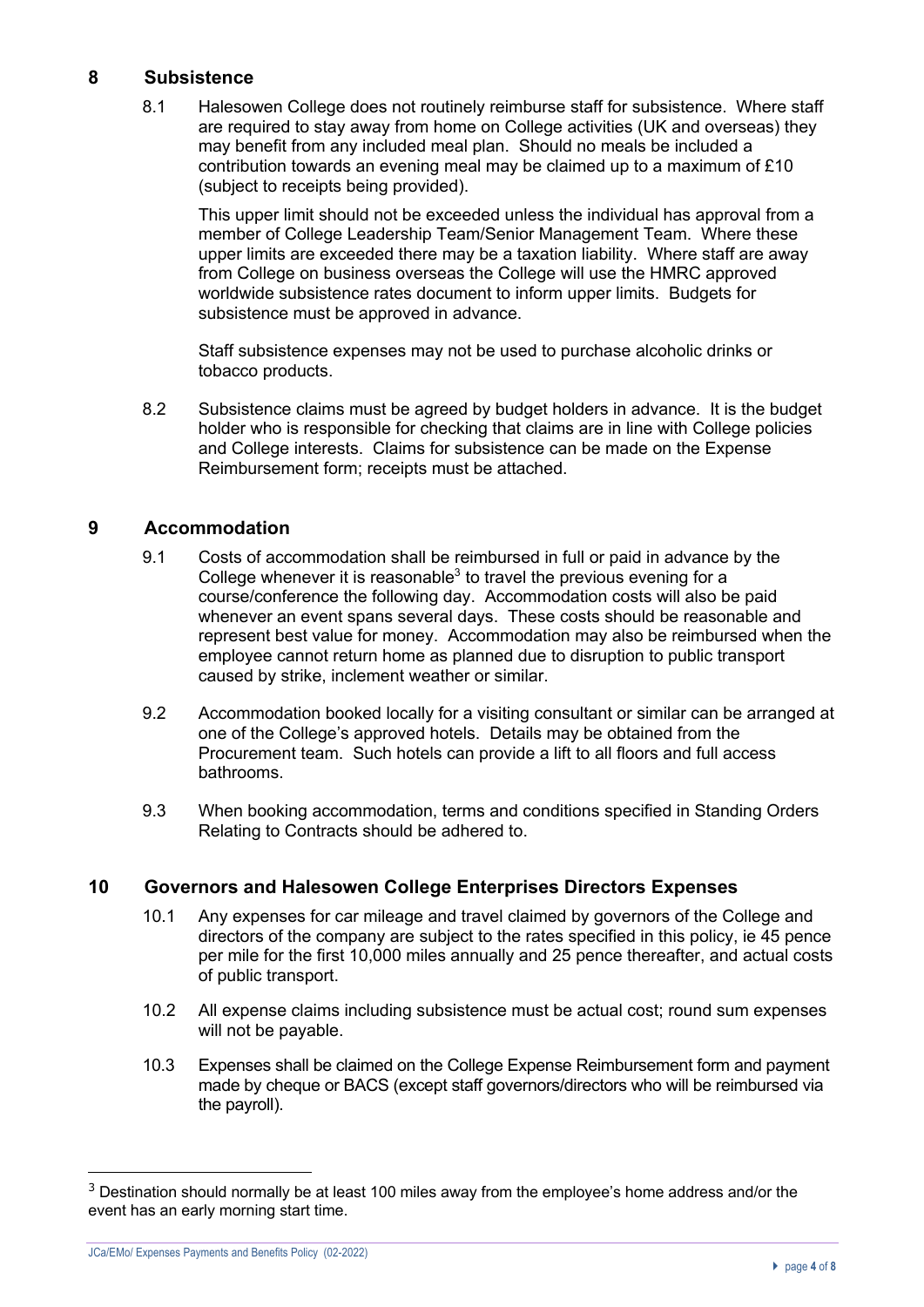- 10.4 All expense claims shall be in accordance with the appropriate sections of this policy and be authorised by the Clerk for governors and the chair of the Board for Halesowen College Enterprises Directors.
- 10.5 A governor or director who does not have a formal contract of employment with the College Corporation is for tax purposes a volunteer. Any expenses claimed whilst carrying out their voluntary work will not be liable to Income Tax. Neither will the reimbursement of any extra costs that might be incurred for example, travel expenses between home and work.
- 10.6 In accordance with the College's commitment to safeguarding it is permissible for the Clerk to arrange appropriate transport home for any student governor to attend meetings/events which extend beyond the usual College day.

### **11 Authorisation and Payment of Claims**

- 11.1 All claims must be made on an official College Expense Reimbursement form. This must be signed by the claimant to certify that all journeys claimed for are bona fide and reflect actual mileage/cost.
- 11.2 The completed signed claim must be authorised for payment by the appropriate budget holder then forwarded to finance.
- 11.3 A budget holder cannot authorise his/her own claim for payment. They must be passed to the line manager for signature authorisation before being submitted to finance.
- 11.4 Travelling expenses claimed by the Principal shall be authorised by the Chair of the Corporation.
- 11.5 Financial Regulations state that budget holders are responsible for certifying the accuracy of claims for expenses incurred by staff. The budget holder should not sign unless satisfied that the claim is correct and bona fide.
- 11.6 All reimbursement for expenses will be via the payroll (governors by cheque/BACS) and not from petty cash.

#### **12 Clothing/Uniforms**

- 12.1 Staff should purchase their own clothing for work; it is not paid for by Halesowen College unless it is a requirement that the staff wear a uniform eg Estates and the Nursery.
- 12.2 Protective clothing worn as a matter of physical necessity including protective gloves and boots will be issued as appropriate.
- 12.3 In order that a taxable benefit does not arise all non-protective clothing issued by the College must have a prominent and permanent College logo.
- 12.4 On cessation of employment staff are required to return all clothing provided back to the College.
- 12.5 The College will purchase clothing as necessary from designated budgets only. Staff will not be required to purchase clothing and reclaim expenses. Staff should not benefit from complimentary clothing offered as a result of student orders (refer to anti-bribery policy)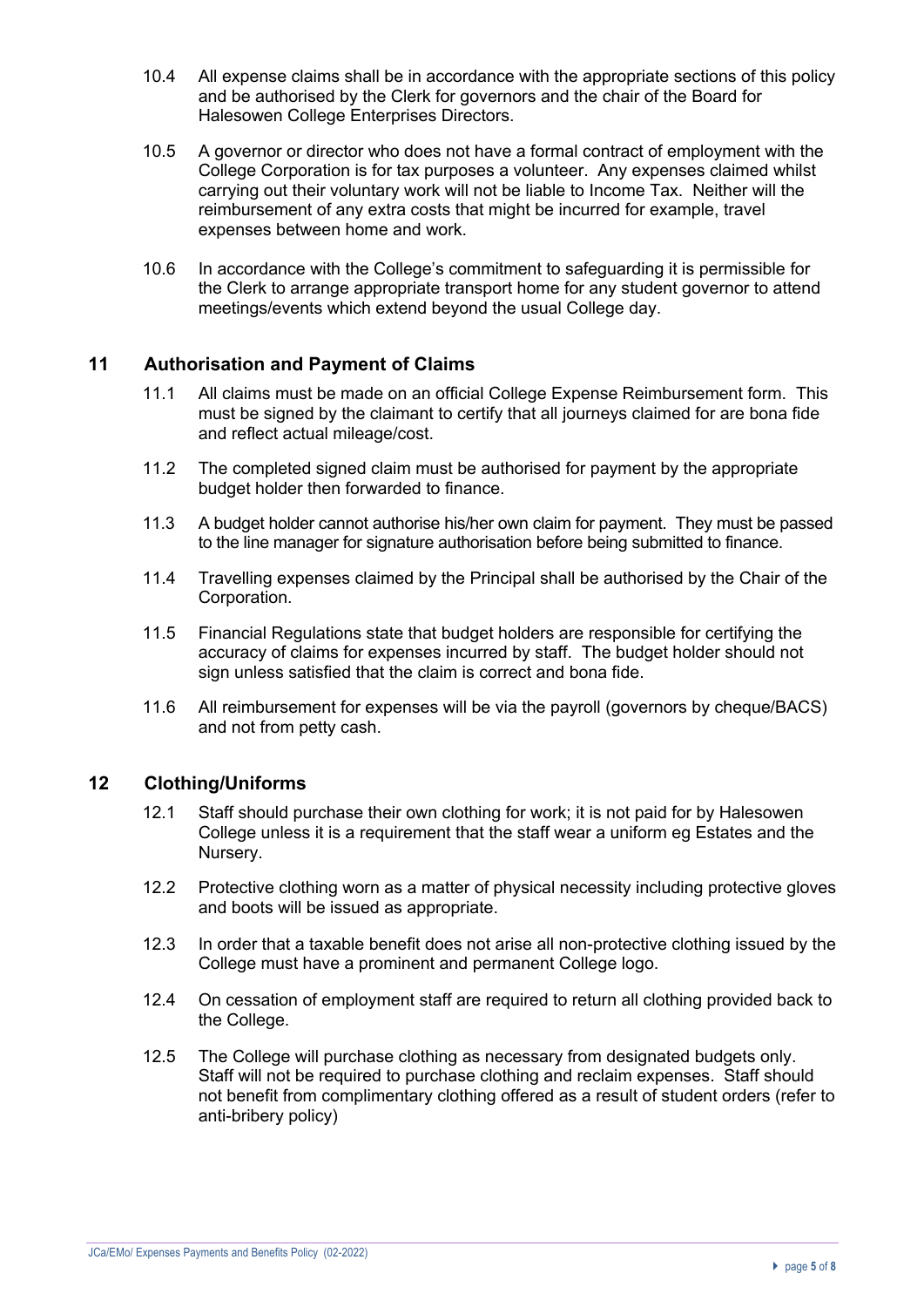## **13 Telephones**

- 13.1 The College has mobile telephones which can be used by staff on College business; for example when accompanying a student visit. Protocols are in place for the use of these telephones.
- 13.2 Staff should be aware that in the event of using their personal mobile telephone and/or landline for College business these costs cannot be reimbursed unless an itemised bill demonstrating actual cost is available and accompanies the claim. The line rental remains the personal liability of the claimant<sup>4</sup>.
- 13.3 Staff issued with an individual College mobile device must use these for business purposes. Top-up for individual mobile devices may be restricted by the budget holder and line manager. All associated costs must be met within allocated budgetary limits.
- 13.4 The College will not pay for vouchers/top-up for an employee's own mobile telephone – this reimbursement attracts Class 1 National Insurance Contributions. The purchase of a mobile telephone for a team requires prior approval by the Head of Finance and Payroll.
- 13.5 A College mobile telephone may be allocated to a team as a shared resource. Costs must be covered within existing budgetary limits and used only for business purposes.
- 13.6 All College purchased telephones remain the property of Halesowen College and employees must return any/all equipment on cessation of employment. The Head of Finance and Payroll shall maintain a register of College telephones and similar devices.

### **14 Refreshments and Hospitality**

- 14.1 Working lunches/dinner etc may from time to time be provided by the College for staff. Such refreshments shall only be provided when it is essential that activities are scheduled at these times ie there is a genuine business purpose for such hospitality.
- 14.2 Financial Regulations provide clear and comprehensive procedures relating to gifts and hospitality. Certain staff may be permitted to provide modest hospitality. This should be ordered via College catering or purchased using the procurement cards for the College shops whenever possible. If reasonable hospitality is authorised to be offered off the College premises employees should claim for reimbursement.

## **15 Accommodation for Students**

- 15.1 College staff may provide accommodation and associated meals for exchange students and/or students requiring overnight examination supervision.
- 15.2 Reimbursement is paid at up to £30 per student per night.
- 15.3 This is deemed by HM Revenue and Customs to be a round sum allowance as the payment is fixed and not a direct reimbursement of expenditure actually incurred. As this cannot be treated as a business expense it is subject to both taxation and National Insurance Contributions.
- 15.4 All payments of this nature will be accounted for through payroll without exception.

<sup>&</sup>lt;sup>4</sup> The cost of business calls must be determined by considering the particular tariff appropriate to that telephone including free call time.

JCa/EMo/ Expenses Payments and Benefits Policy (02-2022)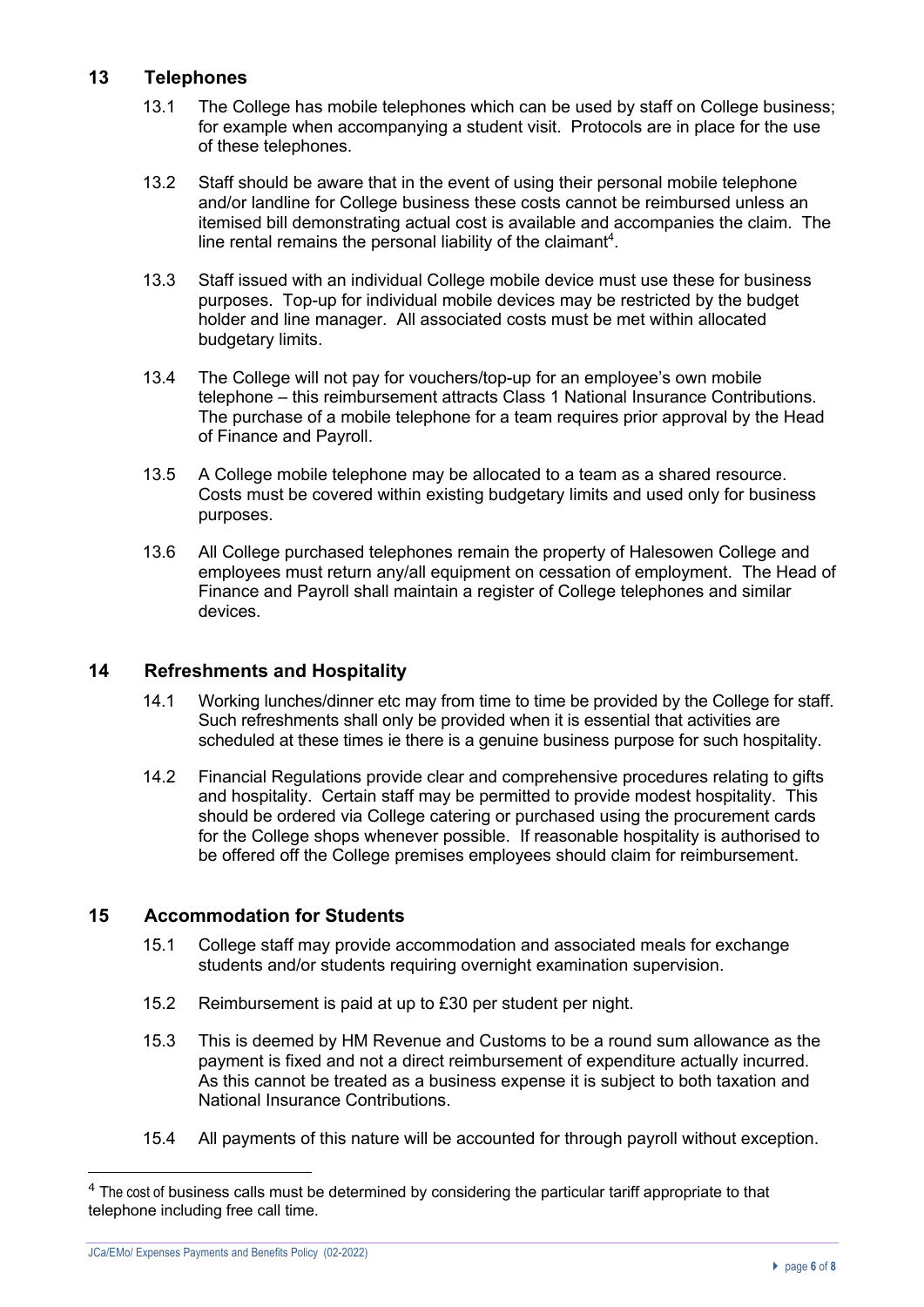## **16 Display Screen Equipment (DSE) Eye Tests and Corrective Glasses**

- 16.1 The College will contribute £12 for an employee who is deemed to be a DSE user, to take an eye sight test. A DSE user is defined as an employee who regularly uses DSE as a significant part of their normal work (daily, for continuous periods of an hour or more).
- 16.2 For employees who then have a need for glasses or contact lenses solely for use with the DSE then the College will contribute up to £40 as a one off payment. Where the employee has a general need for glasses as well as the special prescription DSE use then the College may contribute up to £40 in respect of the DSE element.
- 16.3 Relevant optical receipts shall be attached to the claim.
- 16.4 DSE eye test/corrective glasses claims must be approved by the Health and Safety Officer as well as the budget holder.
- 16.5 Entitlement to retesting will usually be allowed every two years, except in exceptional circumstances. Claims for more frequent tests/corrective glasses will be based on the clinical judgement of the optometrist/doctor and require approval by the Health and Safety Officer.

## **17 Review**

17.1 The Policy and HM Revenue and Customs Dispensation shall be reviewed annually and/or whenever taxation legislation demands.

#### **Review**

| Reviewed/Approved       | By             | <b>Date</b> |
|-------------------------|----------------|-------------|
| Updated by              | Jacquie Carman | 01/02/2022  |
|                         | <b>CLT</b>     | 14/02/2022  |
| <b>Next Review Date</b> |                | 01/02/2023  |
| Website                 | Yes / No       | Yes         |